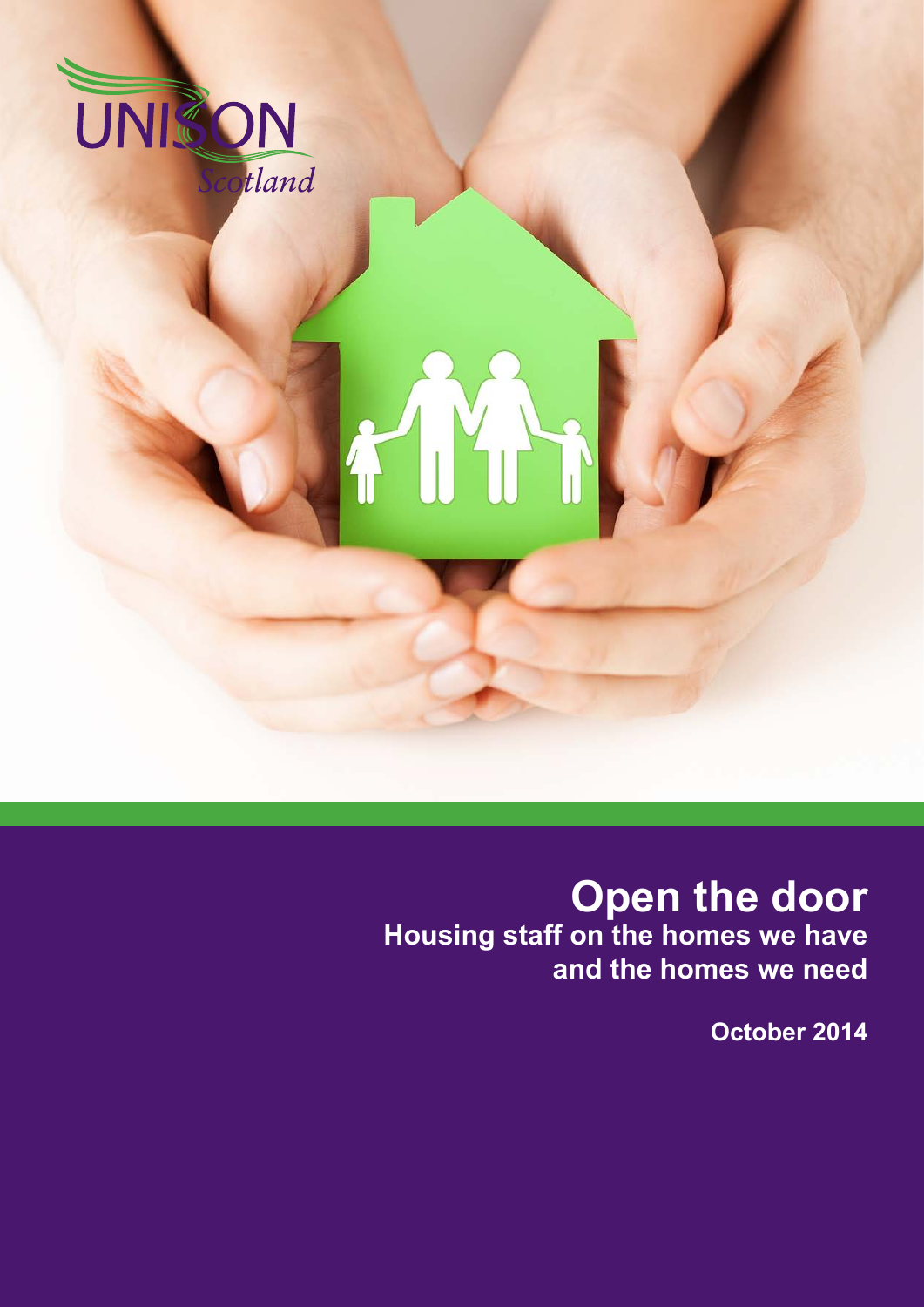# **Contents**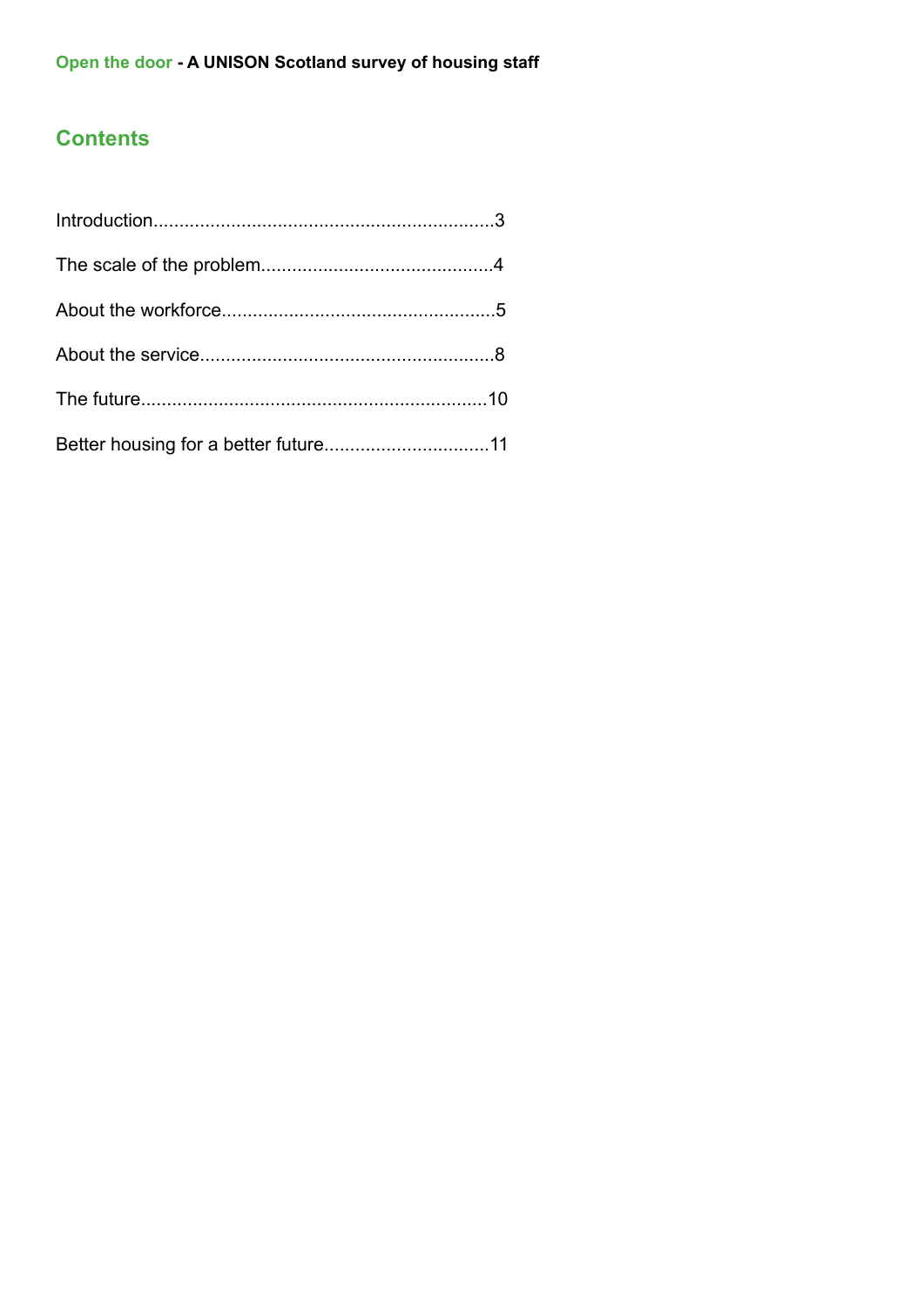#### **Introduction**

Scotland has a housing crisis. We have a crisis with the availability, the cost and the quality of our housing. This impacts on the lives of those who find themselves inadequately housed, or at the mercy of a system which seems increasingly designed to make it difficult to sustain themselves in secure accommodation. This crisis also impacts on the workforce trying to deliver social housing in Scotland. They are struggling to maintain a quality of service against a background of often declining resources and increased financial pressure, yet as their workload increases the value of their wages declines.

This brief report looks at scale of the problem. Seeking to go beyond the raw statistics we bring to bear the experiences of housing staff via the results of a survey of UNISON members working in social housing who are on the front line of trying to cope with Scotland's housing crisis.

We need as a matter of urgency a large scale investment in both building and refurbishing social housing. The case for this is both moral and pragmatic. Addressing the market failure that is Scotland's housing crisis will meet a crying social need; it will also provide skilled jobs. Done properly it would also reduce carbon use through better insulation and reduced use of energy to heat inefficient homes, help tackle health inequalities and reduce pressure on other public services.

Any plan for social justice – and Scotland has had no shortage of talk of social justice in recent months – must have housing at its core.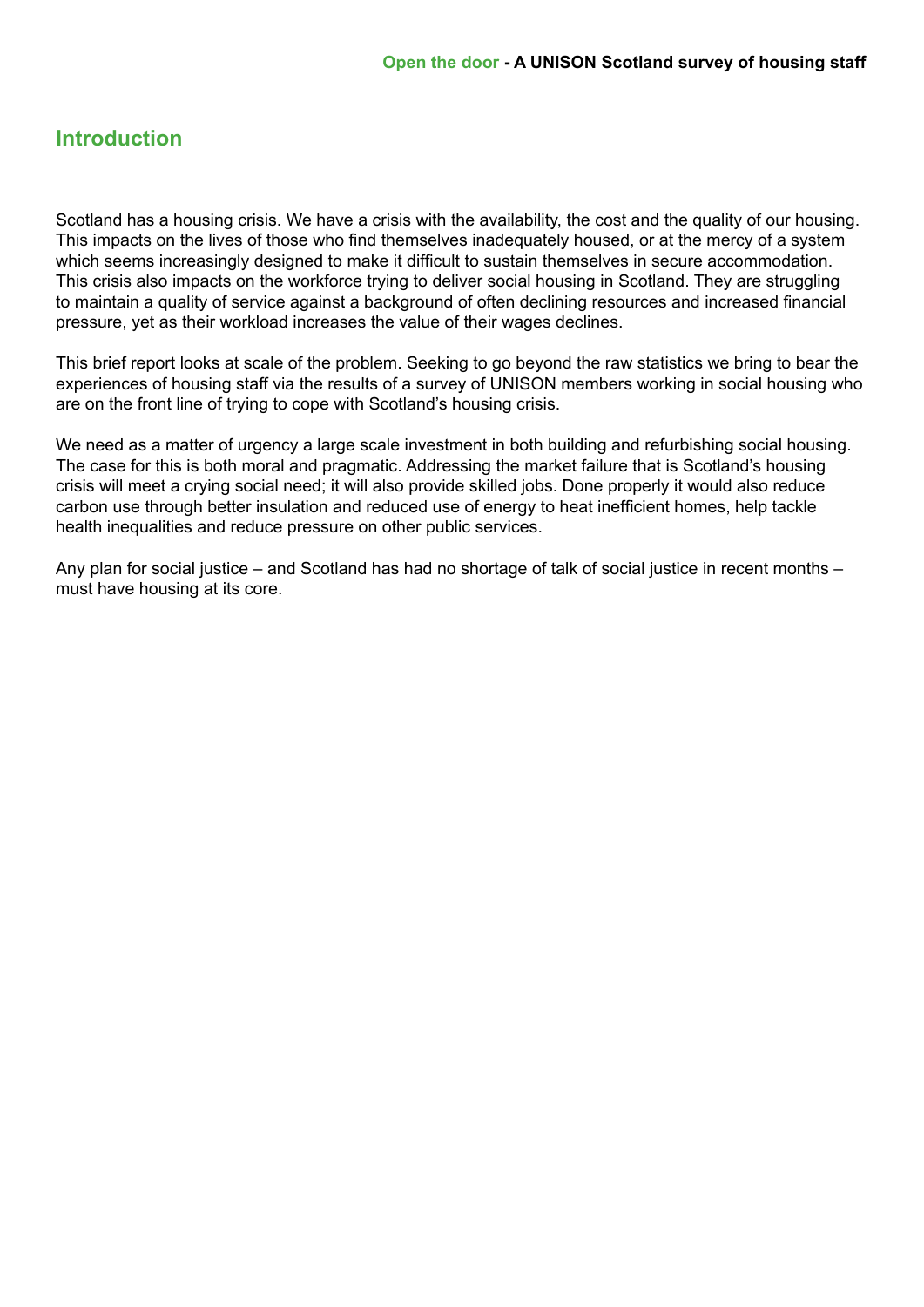# **The scale of the problem**

Scotland has approximately 1.46 million owner-occupied homes, 368,000 privately rented homes, 277,000 homes rented from housing associations and 318,000 homes rented from local authorities. There are currently 23,000 long-term private sector empty homes across Scotland.

The most recent Scottish Government Housing Statistics record that there are 179,954 households with outstanding applications for social housing; of these some 29,500 are households on transfer lists meaning 150,000 households are waiting to enter social housing. The response to this in terms of house building is woefully inadequate. Only 10,686 dwellings were built between March 2013-14 by the private sector, 2,911 dwellings built by housing associations and 974 dwellings built by local authorities.

Allied to this are issues around the quality of housing. 349,000 homes in Scotland are affected by dampness or condensation. 647,000 households are in fuel poverty in Scotland. A total of 54 per cent of Scotland's social housing currently falls beneath the Scottish Housing Quality Standard. 65,000 households are overcrowded in Scotland. This represents 3 per cent of the total number of households.

UNISON has outlined the inadequacy of current approaches and outlined a different vision for housing in Scotland in our paper *[Making Homes for a Fairer Scotland](http://www.unison-scotland.org.uk/housing/MakingHomesForAFairerScotland_June2013.pdf)*. We have also outlined how greater investment in social housing could be funded through using some of the assets represented by public sector pension funds in our publication *[Funding and Building the Homes Scotland Needs](http://www.unison-scotland.org.uk/housing/FundingAndBuildingTheHomesScotlandNeeds_Mar2013.pdf)*. This would put these funds to a socially (and literally) constructive use in building a fairer Scotland.

We surveyed a range of UNISON members involved in all aspects of providing housing services: housing officers, housing assistants, lettings officers. We asked them about their work in recent years; how it had changed; what impact, if any, funding changes had had on their work in terms of workload and pressure; the impact of welfare and benefit changes; and how their own standard of living was holding up in ' the age of austerity'.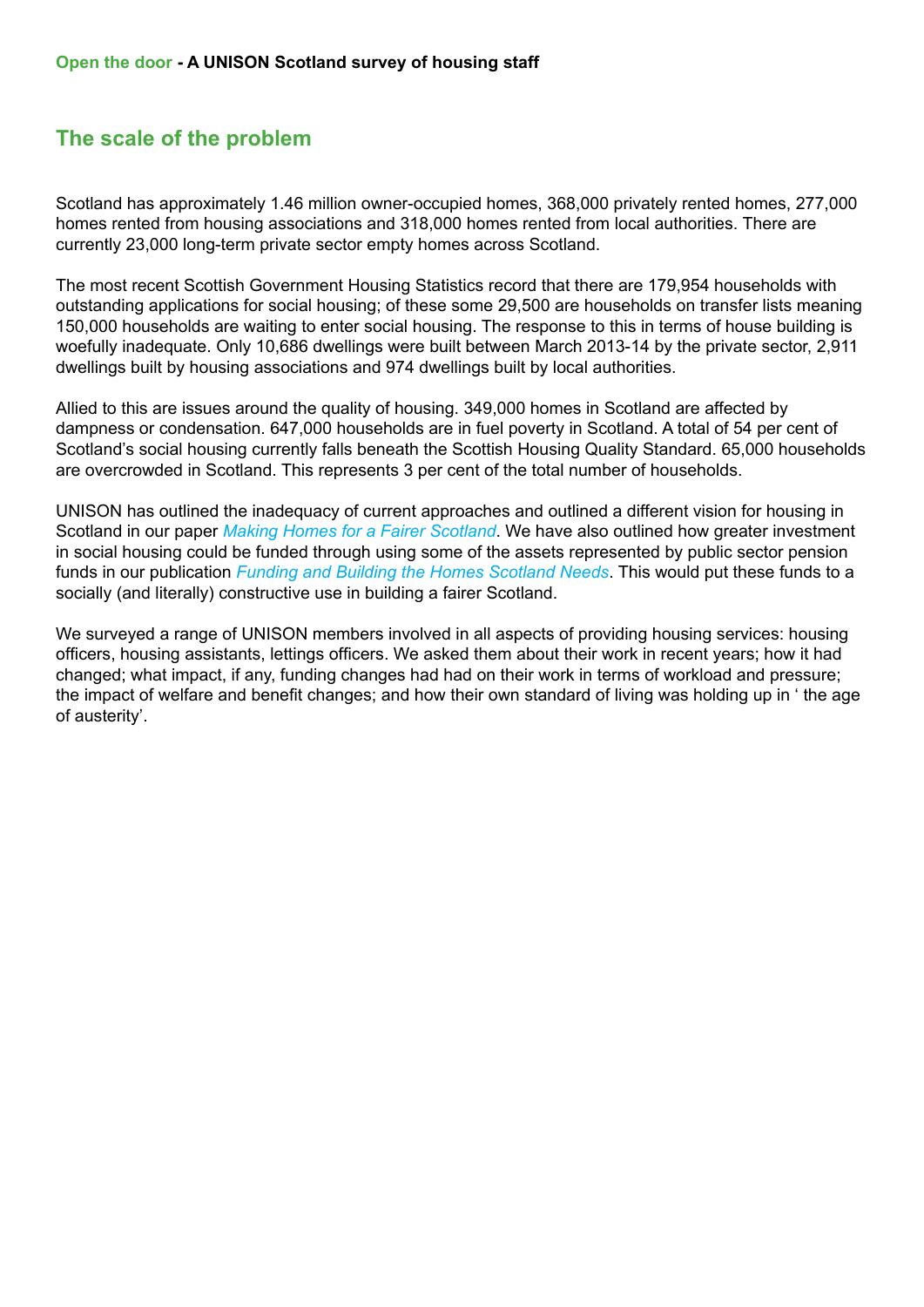# **About the workforce**

We sampled UNISON members at the sharp end of social housing provision in local authorities and housing associations. Among the occupational group surveyed, respondents included housing officers of every stripe, lettings officers and assistants, accommodation management officers, specialists in community or factoring, and members of rent teams.

Of our respondents, 71% worked for local authorities with 29% working in housing associations. The gender breakdown of the workforce was 55% female 45% male. The vast bulk of the workforce are: 86% full-time; 14% part-time; with a very low level (2.5%) on temporary contracts.

Like other workers in public services, housing staff have been experiencing years of zero or minimal pay. 68% of respondents to our survey said that their standard of living had dropped in the previous three or four years. Respondents outline how wages have failed to keep up with prices and many report not simply having to cut back but struggles to make ends meet



#### **What the housing staff say**

**"I used to food shop every week and now make do with shopping every fortnight. I only use one heater as electric bills are up. I've not had a holiday for the last three years."**

**"Basic expenditure has increased significantly whilst earnings are not rising at same rate."**

**"Costs of food have rocketed and fuel costs in our rural area have remained almost static and certainly a lot higher than the more populated areas."**

**"There's less money after all the bills are paid. Shopping is more expensive. Inflation is above any pay rises so there's less money to spend."**

**"I do not shop on a weekly basis and only tend to buy what is needed."**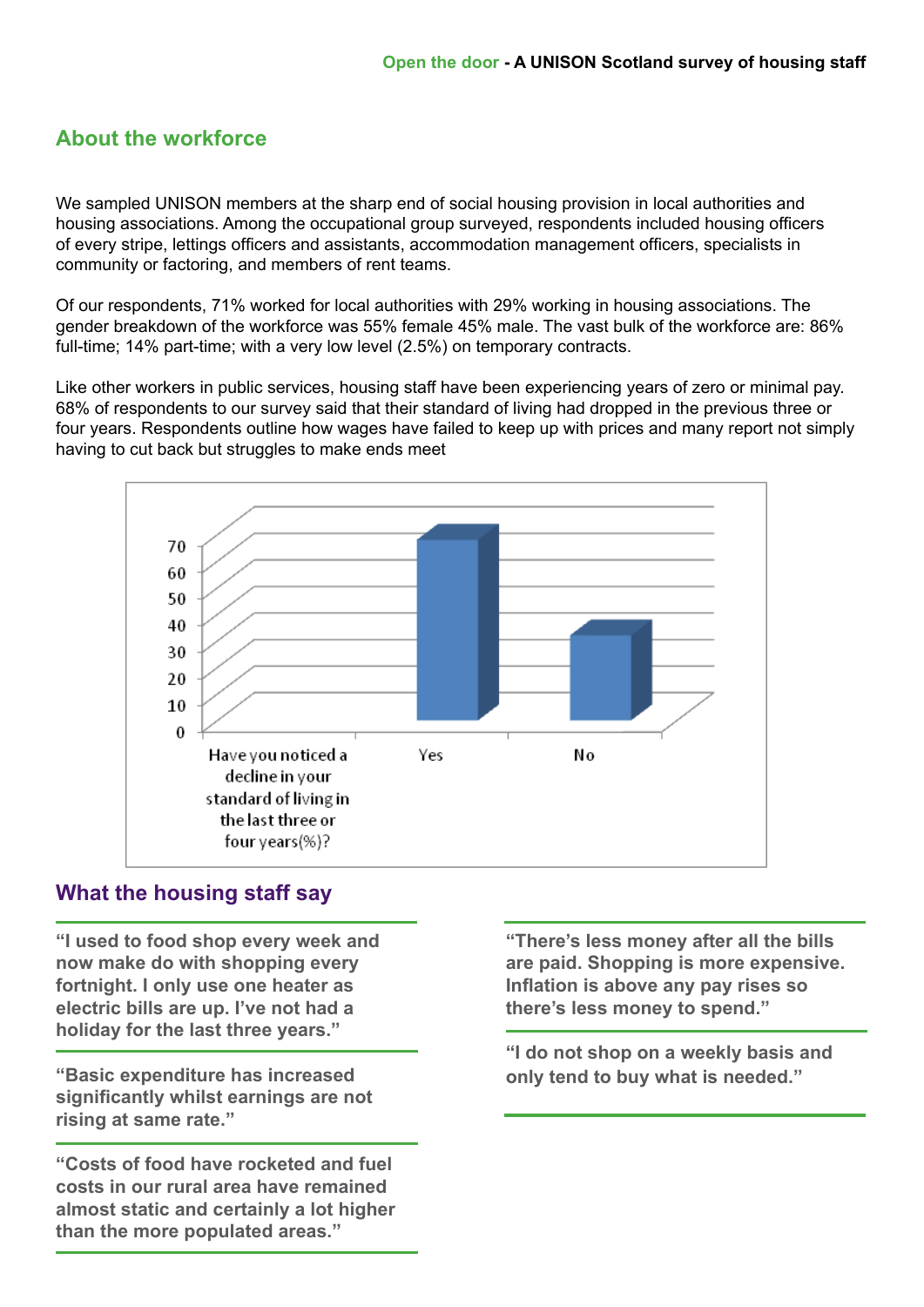#### **About the workforce**

55% of respondents reported they regularly work over their contracted hours. Working outside normal office hours is a normal feature of the work of many housing staff. They are as a consequence of contracts involving flexi-time arrangements. Many staff reported that it was routine for them to accrue flexi-time, but be unable to use it. Many also report increased admin loads in recent years - the completion of which involves working over their normal hours.

Staff numbers are generally in decline. While 12% of respondents say staffing levels in their workplace have increased, over half (58%) report that staff numbers have declined. Comments from staff indicate that in many workplaces if staff leave they are not replaced those on long term sick are not covered for. This has a knock-on effect on workloads.

Perhaps unsurprisingly given this decline in staff, when asked if their job has become easier or harder in recent years respondents were overwhelmingly of the view that things have gotten harder.



There were a lucky, but wholly unrepresentative 2% for whom life has gotten easier, but no fewer than 85% report the opposite experience. While decreasing staff numbers are certainly a factor in this, staff also pointed to other causes. Staff spoke of the difficulty of trying to maintain standards of service. The shortage of available housing stock making placing clients harder is the most frequent complaint. Changing policies, themselves attempts to cope with declining resources, are also often cited as complicating factors. Changes in welfare legislation have also added to the difficulties facing staff.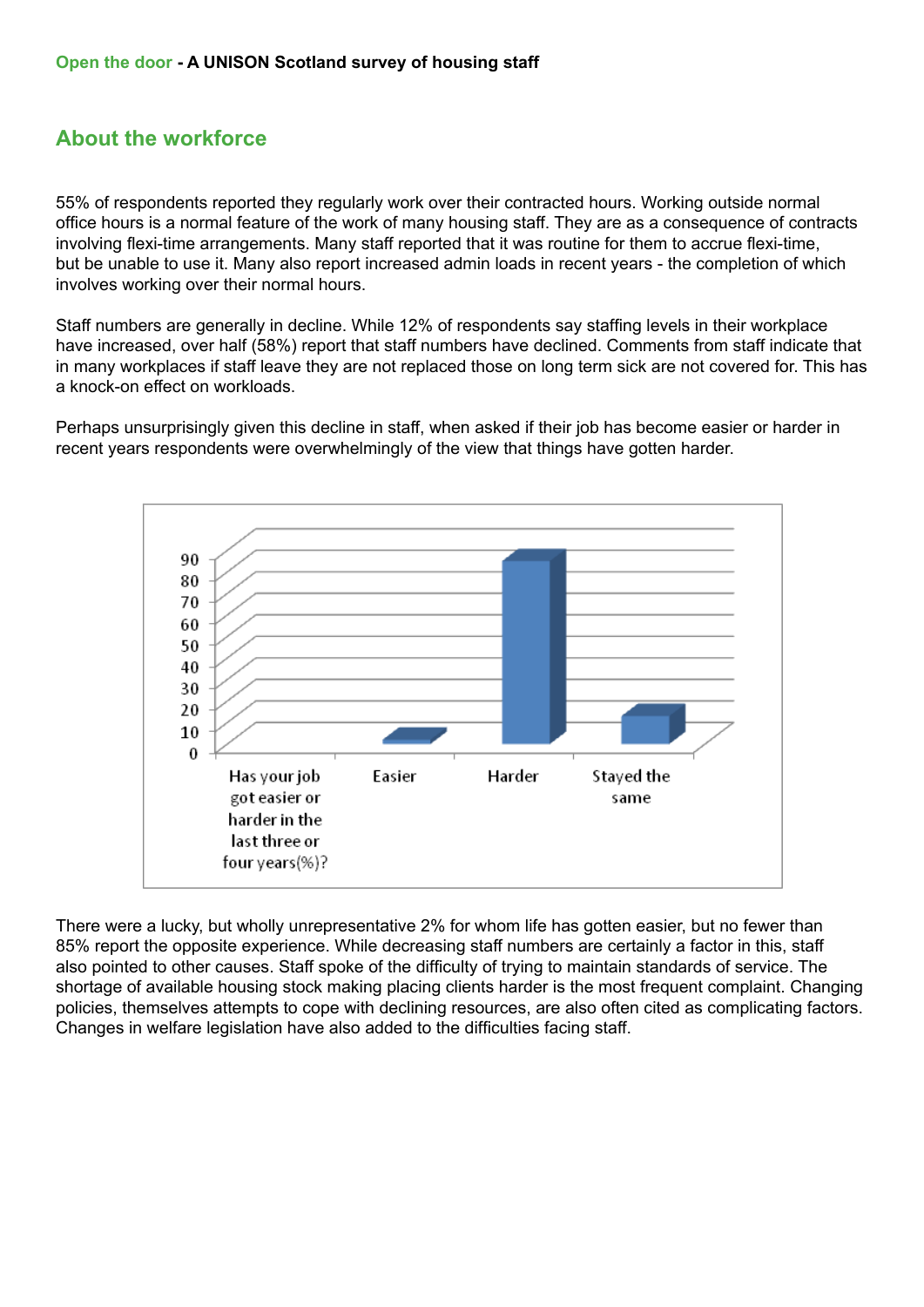#### **What the housing staff say**

**"New allocation policy means different skills involved. Colleagues are leaving or changing work pattern to part-time but not replaced. IT systems not fit for purpose, meaning we sometimes have to do laborious work to get results."**

**"A lot more responsibilities have been added on to the job."**

**"More specialist work, more partnerships with other agencies, which is good but increases amount of work, extra procedures, extra pressure when other staff off sick with stress."**

**"Same number of presentations but less housing available in the private sector. Very stressful when you have no accommodation, no B&B and you have to tell customer you cannot accommodate them."**

**"The job becomes harder each year with new laws relating to housing and benefits. Working in the rent team is challenging enough but with new laws on housing benefit for EU nationals and the ever changing benefit system, I find that the team is constantly having to redevelop and evolve its knowledge and skill set. Learn on the job and external training. The post is no longer generic rent collecting, it's evolved into an income-based post which knowledge of the benefit system is essential."**

**"Numbers of people increased. Less housing available."**

**"I work with homeless people the pressure is increasing relentlessly. Demand is increasing as resources dwindle."**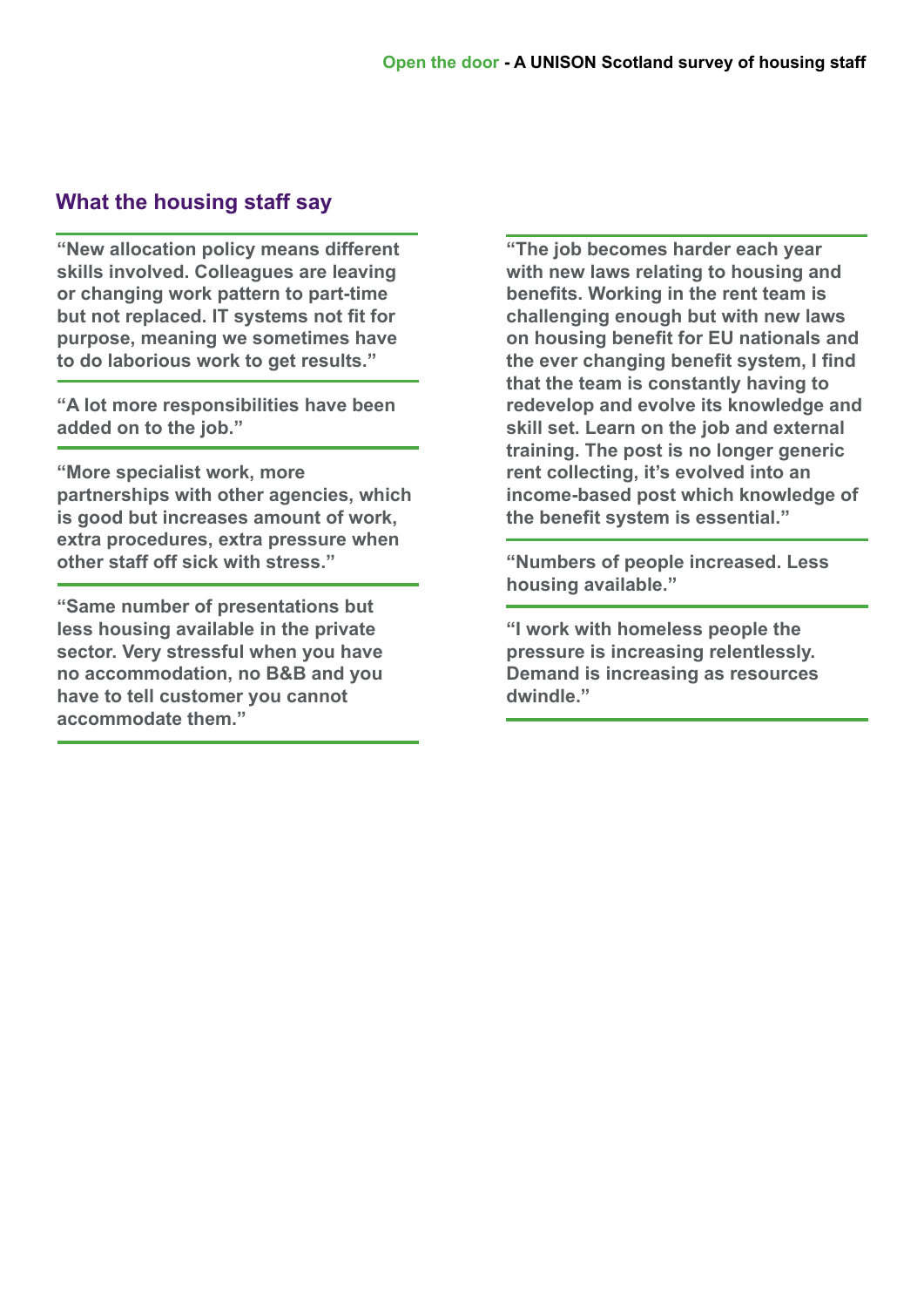#### **About the service**

When asked what had happened to funding for their service in recent years 68% of respondents replied that it had gone down. Staff are unequivocal on their view that this has impacted on the standard of the service provided. There are reports of less time being able to be spent with clients. They also point to the role of changes to the benefits system in increasing rent arrears which has contributed to the problem. In their responses staff indicate a high degree of frustration about not being able to provide the level and quality of service that they would like.

#### **What the housing staff say**

**"We are always being asked for ideas on how to save money. Void properties are not at the same standard as they were."**

**"Have to keep checking with management before getting repair work carried out to make sure funding is available."**

**"We are trying to meet the same targets with less money."**

**"We cannot provide as good a service as we used to. There has been a reduction in jobs and reduction in service due to more tenant charges. Also, the lack of money means lack of increase in salaries. Totally demotivating."**

**"Lower staffing and a delay in filling vacancies have a negative impact on service delivery."**

**"Funding is from tenant's rent, it is becoming more difficult to collect arrears."**

**"We are having to deal with more and more complaints regarding, roads, parks, fly tipping, dog fouling, common repairs all due to lack of resources and cut backs. Not being able to take the lead on common repairs due to council policy since November 2011."**

Fully three quarters of respondents cite changes in welfare and benefit legislation as having had an impact on their job. At its bluntest, welfare changes have made life more difficult for tenants and this in turn has created problems for housing staff.

Benefit changes have meant changes and upheaval for staff as well as clients. Changes to housing benefit - including the 'bedroom tax' - have both put pressure on the Housing stock and increased arrears. Staff report an expanding role as they try to ensure clients have access to funds in order to avoid or pay down rent arrears. Staff report an entirely unsurprising increase in frustration, both on their part and that of their client, as the twin pressures of less money and higher demand impact on people's lives. It is clear that recent benefit changes have delivered little except hardship. The 'bedroom tax in particular' has signally failed.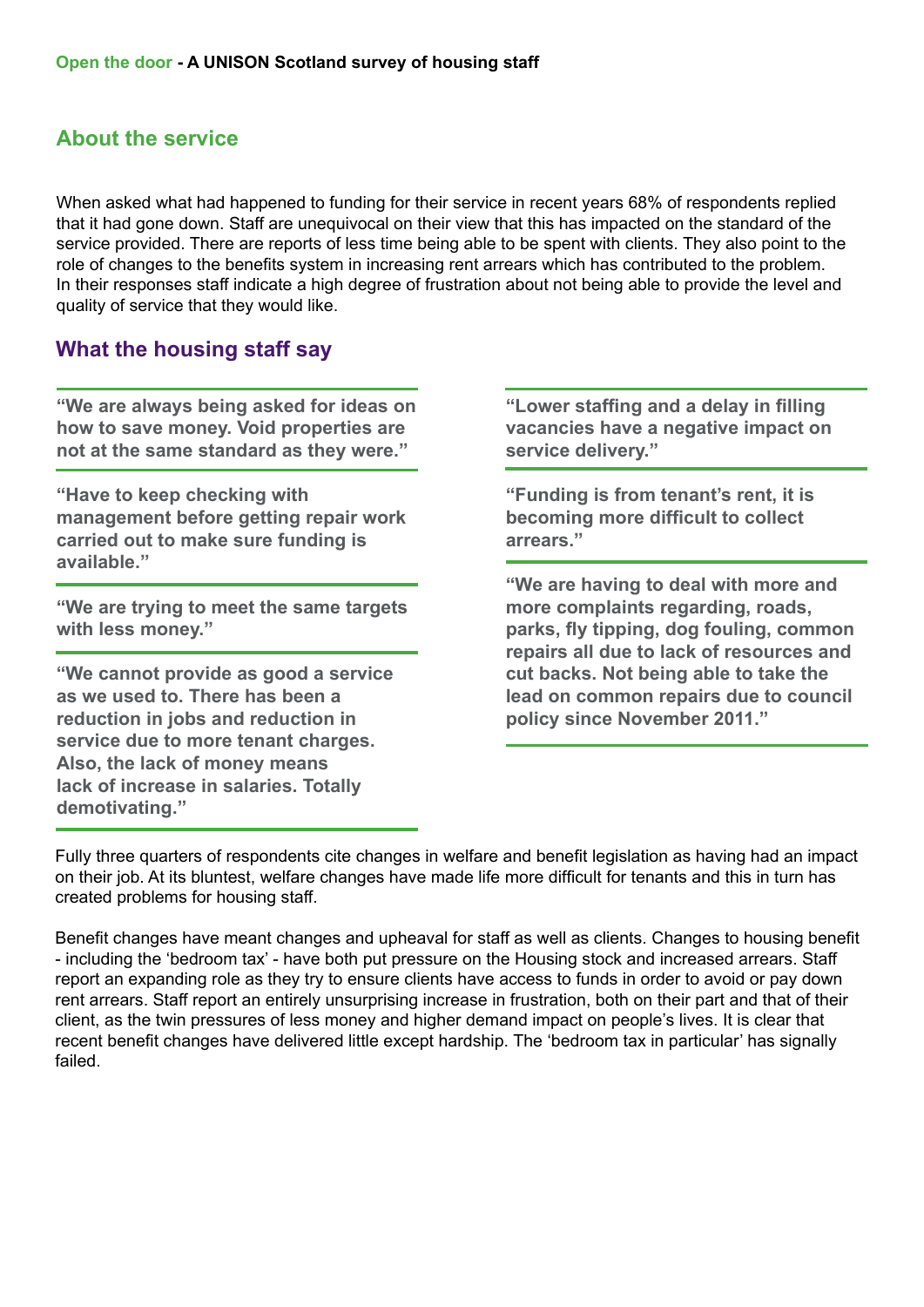

# **What the housing staff say**

**"[Benefit changes] have impacted massively and it will only get worse. Rent arrears have risen and you cannot take what people don't have."**

**"The knowledge required to advise clients on claiming benefits is extensive and the completing the appropriate paperwork is very time-consuming. Although there have been additional staff taken on to assist, there has still been a huge impact on the workload of area office staff, particularly in the rent arrears teams."**

**"The Housing Policy changed to mirror the "bedroom tax" rules in 2013, this has made trying to house applicants in appropriate housing more difficult and in turn has resulted in many unhappy clients that we have to deal with on a daily basis."**

**"Due to bedroom tax and direct payments of housing benefit to tenants we are seeing an increase in rent arrears and homeless rising due to more evictions."**

**"Increased arrears cases, housing benefit taking longer to process, many cases of DWP sanctions affecting housing benefit payments, allocations more difficult due to insufficient stock of one bed properties."**

**"I work in rent arrears. Arrears have soared due to the above resulting in an unrealistic workload."**

**"We now have to door knock asking tenants about paying the rent, hand delivering letters, DHP forms, completion of DHP forms etc."**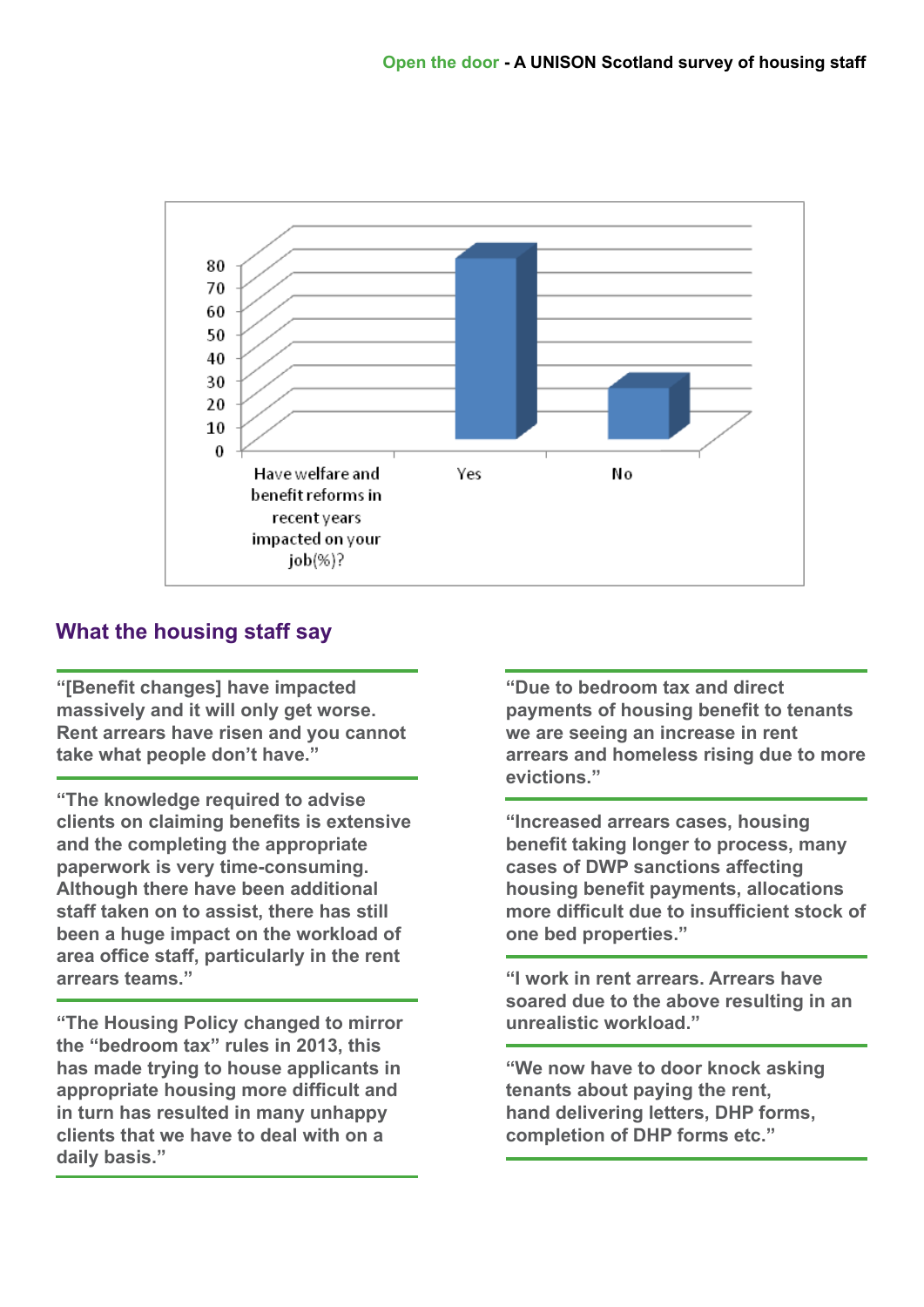# **The future**

We asked staff if they believed their employer had a vision for their housing stock. 81% believed they did. This is a degree of confidence in leadership which is both outstanding, and frankly very rare in public services at the moment. The difficulty is that despite believing their employers have a vision, 52% believe they will be unable to deliver on that vision. Overwhelmingly, this comparative lack of faith in the capacity to deliver is based around issues of resource and investment. At its bluntest, as one of our respondents put it, "the numbers don't add up".



# **What the housing staff say**

**"I believe my housing association does have a vision but the expectation on staff to deliver all outputs is increasingly difficult whilst the organisation is currently trying to cut costs."**

**"Requires huge investment in their housing stock which was left in limbo for a lot of years we are now paying the price for this indecision."**

**"It can't be delivered due to financial restraints."**

**"Staffing levels will make it hard to achieve."**

**"[My council] has a very clear vision and puts a lot of work and effort into producing its strategies, however, senior management does not always appreciate, or allow for, the workload involved in properly carrying out the policies, procedures and strategies produced."**

**"How is it possible for them to provide for the future of their housing with less staff and more homelessness. It's not possible."**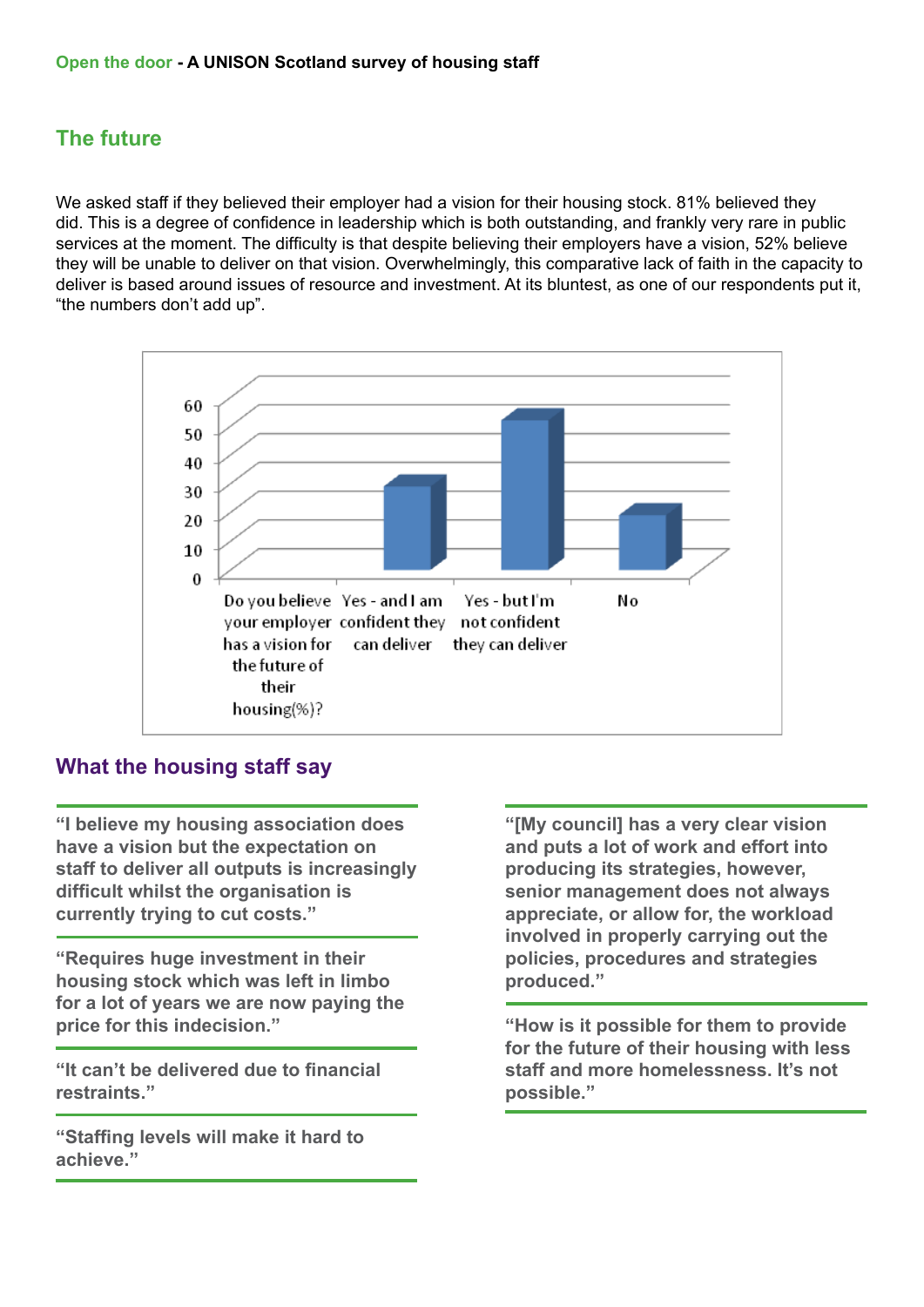#### **Better housing for a better Scotland**

Adequate housing is fundamental to any notion of 'social inclusion' far less social justice. Decades of market-led approaches in housing have demonstrably failed. There is an urgent need to build a new housing consensus in Scotland. The political rehabilitation of social housing is an urgent priority. If government see social housing as primarily a last resort there is little chance of it becoming a tenure of choice, or being funded in a way that would allow it to seem a long-term.

The market has failed in housing and whatever prospect it has to deliver are markedly reduced in a time of falling real wages and reluctance to invest. A clear break with model is required. We must invest hugely in public housing. That this will pay bring huge social dividends is almost a cliché of Keynesian demand management. In an underperforming economy with massive need unmet by the market, investment in public housing would create jobs, put money into people's pockets and into local economies. There are other wider benefits, Scotland has world leading climate change legislation with ambitious targets for carbon reduction. So far we have not met them. If we build new housing to a higher standard than currently; if we properly insulate our housing stock; if people aren't using large quantities of energy in an often futile bid to heat damp homes, these targets will be easier to meet.

Such investment will of course need to be paid for and UNISON Scotland would urge government at all levels to make housing a greater priority in spending plans and to commit to raising the money needed to fund such investment. However, government is not the only source of capital for social housing. UNISON Scotland has proposed that moves should be made to direct investment from public sector pension funds into social housing. The Scottish Local Government Pension scheme has assets of over £20bn – investing even a small portion of this in social housing could make a significant difference. We believe this idea meets the needs of both Registered Social Landlords (RSLs) and pension schemes. Post credit crunch RSLs have found it more difficult to obtain capital financing from financial institutions (who have less capital and are tending to lend on shorter timescales than previously). The idea is an attractive one for pension schemes as it meets their needs for investments which are not only stable but also long term. The idea is explored more fully in UNISON Scotland's paper *[Funding and Building the Homes Scotland Needs](http://www.unison-scotland.org.uk/housing/FundingAndBuildingTheHomesScotlandNeeds_Mar2013.pdf)*.

The pressure placed on those delivering housing services is testament to the inadequacies of our current approach. Those engaged in trying to keep Scotland's people properly housed lack neither enthusiasm for the task nor ideas – but the current approach is grinding them down. In our survey a clear majority believed their organisation did have a vision for the future (a degree of confidence sadly absent in many areas of public services). What was missing all too often was a belief that this vision could be delivered. Only investment can change that and build the homes necessary to create a better future.